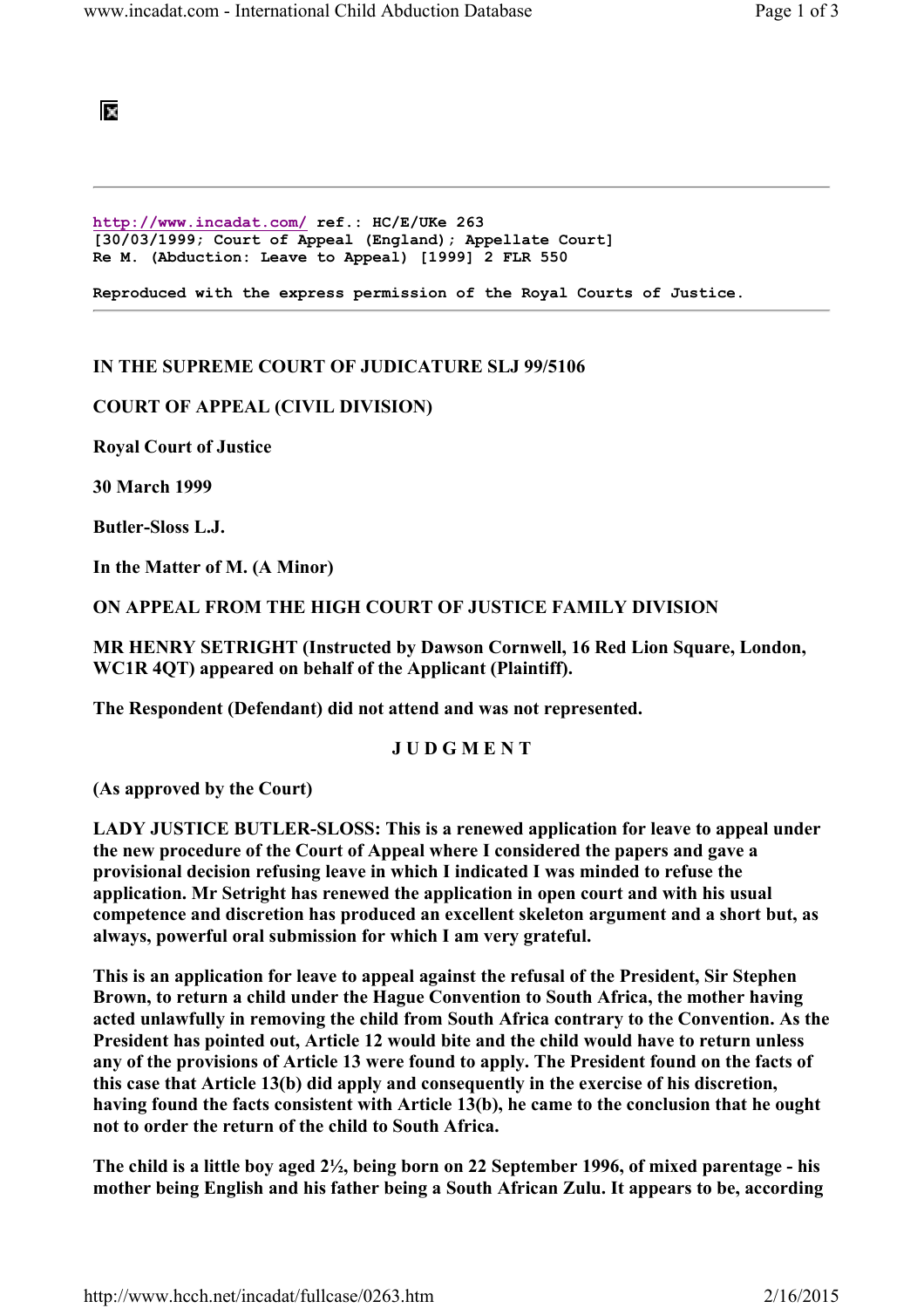to Mr Setright, the first case with these particular circumstances applying, that is to say between the United Kingdom and South Africa.

The evidence before the judge was unusual. It was unusual in this respect, that the judge heard oral evidence both from the mother and from the father. That unusual circumstance, which ought not to occur in the majority of cases, was the turning point for the judge because he heard the oral evidence of the mother, the oral evidence of the father and he also heard some evidence from a consultant psychiatrist. There was also a considerable bundle of supporting evidence from the mother. The President accepted that there was a considerable degree of violence by the father against the mother and in particular that evidence of the mother was corroborated by the affidavit evidence of other witnesses, including an independent witness, a social worker in South Africa. Perhaps the extreme example of that, which was found by the judge to be true, were the extensive bruise marks on the mother's back which were photographed. As far as I understand it, the President was shown a photograph which showed what the President called "quite horrifying marks on the back of the mother". There was further support for other incidents raised by the mother.

The President was satisfied that the child himself was not at risk from the father but that this was a child who at the age of 2½ was wholly dependent upon his mother and could not be parted from her. There were other aspects to this case which it is not necessary to ventilate today about the position of the father in South Africa and therefore the perhaps inverse power structure between the father and the mother, as is sometimes put in some of the feminist literature, but it does appear, according to the President, to exist in this case.

I have little doubt that if there had not been oral evidence this would have been one of those borderline cases in which a court might have been in some doubt whether or not this child should be returned to the country of his undoubted habitual residence, that is to say South Africa. On the papers, speaking for myself, I would have been inclined to send this child back and to say that on the face of the papers the Article 13(b) proviso might or might not apply but it would on balance be right to send the child back. I am not sitting as a judge hearing an application for leave in the same position as the trial judge - in this case the President - who unusually heard the oral evidence and formed a view on this specific case that it would be wrong to send the child back. Once oral evidence is given there is a wholly new dimension to the case and it takes it out of the normal Hague Convention application which is intended to be summary and swift and without oral evidence. I recognise and take on board the strong points made by Mr Setright that this may give the wrong message to the central authority in South Africa and I would not wish this case to be seen as typical of the cases coming before the English court. The English court as part of the United Kingdom is as anxious as any other court of any of the contracting states to obey not only the wording but the spirit of the Convention. I would say that this court, both at High Court level, at Court of Appeal level and indeed, of course, the House of Lords, is a good supporter of the underlying spirit of the Hague Convention that children should be returned to the country of habitual residence in order that the court of the habitual residence should decide where and with which parent the child should spend its future minority. But the Convention, which requires children to be returned to the country of habitual residence, has provided by Article 13 a certain number of instances where the specific welfare of the child predominates over the general welfare that the child should be returned to the country of its habitual residence. The President, with his enormous experience, has decided that this is such a case. He has made sufficient findings of fact, albeit with a broad brush, which Mr Setright has quite accurately pointed out. I have to consider in this application for leave: What are the prospects of success if I give leave? The Court of Appeal would be faced with this broad brush, with some criticisms that could be made of the failure of the President perhaps to deal with some of the details, but the underlying decision of the President on the facts and on